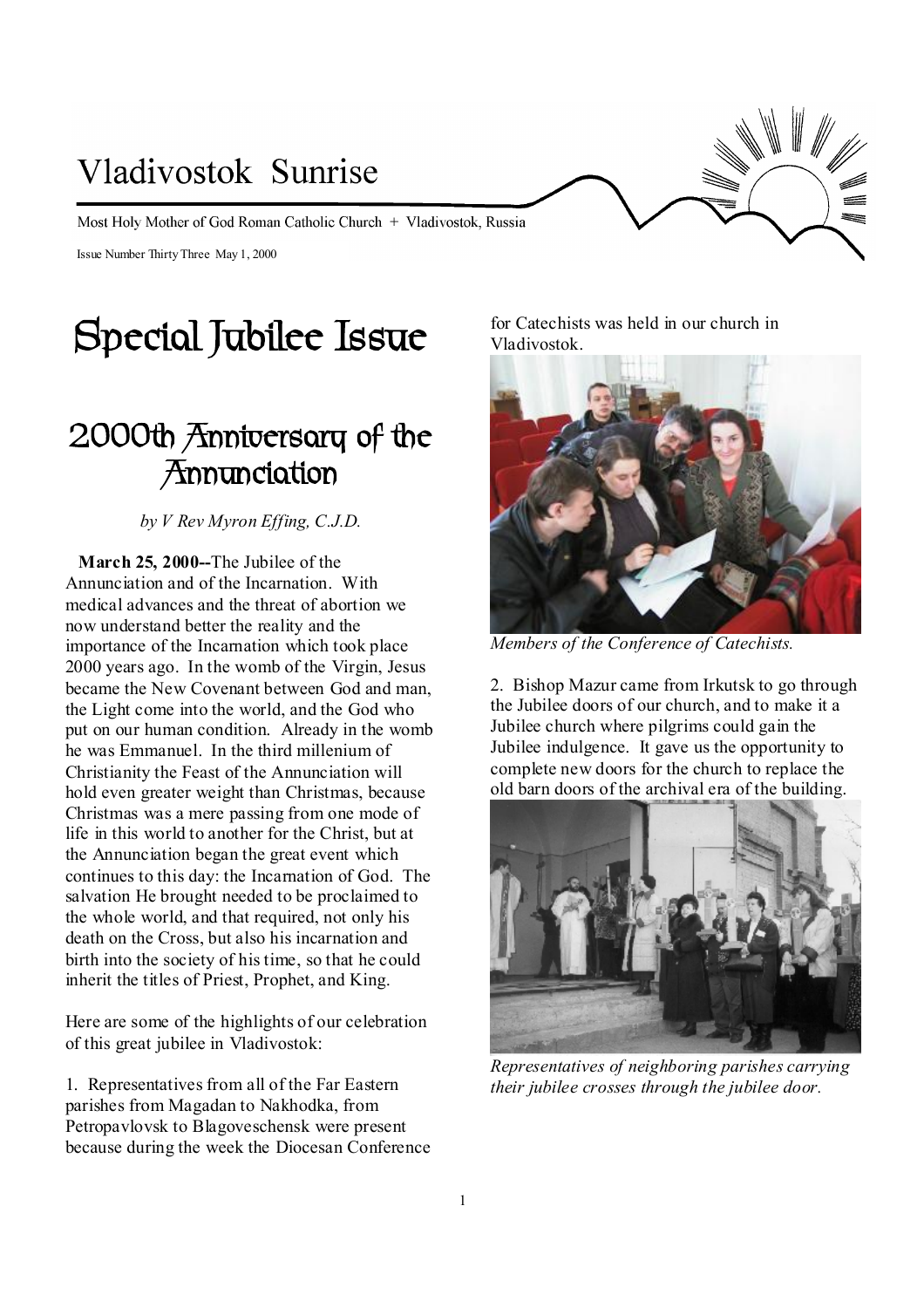for Catechists was held in our church in Vladivostok.



*Members of the Conference of Catechists.* 

2. Bishop Mazur came from Irkutsk to go through the Jubilee doors of our church, and to make it a Jubilee church where pilgrims could gain the Jubilee indulgence. It gave usthe opportunity to complete new doors for the church to replace the old barn doors of the archival era of the building.



*Representatives of neighboring parishes carrying their jubilee crosses through the jubilee door.* 

3. Bishop Mazur brought a relic of the True Cross which will be placed in our church as a perpetual memorial of the Jubilee year. The relic will be carried to all the parishes of our deanery as they celebrate the Jubilee year. Each parish also received a Jubilee cross, and each family of our deanery will receive a small Jubilee cross for their home.

4. We unveiled and Bishop Mazur blessed the Jubilee window, the first of our stained glass

windows. It is the image of the Annunciation. The outer frames and glass were donated by the German Catholic organization *Renovabis*, and the stained glass and inner frame were donated by Mr and Mrs Terrence Kopp and family of Minnesota.



*The Kopp Family: Top L to R: Terry, Debbie, Angela (13), Stephen (3), and Christopher (10). Bottom: Jennifer (12), Fr. Myron holding Gabriel (7 mos), Matthew (9), Monica (7), and Alexandra (5)* 

Mr Kopp and two of his children were present for the dedication. It was my honor to pull aside the cover to expose the window for the first time to public view. Five other American benefactors also came to Vladivostok for the occasion.



*Fr Myron stripping the covering from the new window.* 

5. We produced souvenir candles with the image of the window on it. We are using these candles as a means of evangelization, encouraging parishioners to give the candlesto friends and family with an explanation of the great jubilee of the Incarnation. After Bishop Mazur blessed the candles, we used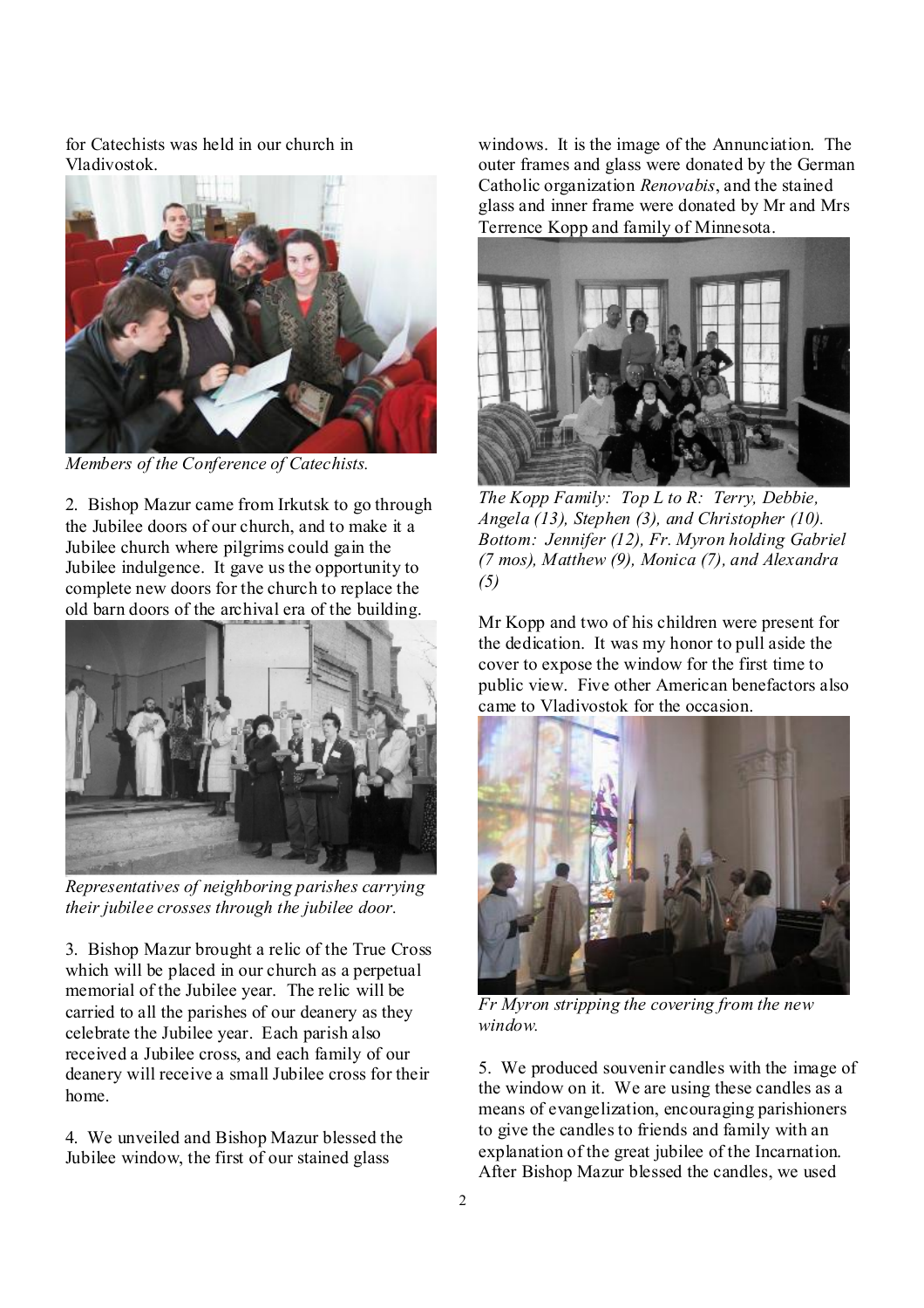them to renew our baptismal vows on the great feastday.



*Renewal of Baptism Vows* 



*Mr Kopp and children.* 

6. Then Bishop Mazur confirmed eight of our parishioners. The Holy Spirit imaged in the window made incarnate the Word in the womb of the Virgin. The same Spirit sent by the Word through the hands of the bishop produced new fruits in the hearts of these believers.

## **Remember "Mary Mother of God Mission Society" in your will.**



*Confirmation.* 

7. The Parish of the Annunciation in Arsenyev sent a busload of its parishioners to Vladivostok for the big event, and Bishop Mazur called them forward for a special blessing on their parish feastday.



*Deacon Vladimir announces the Gospel of the Annunciation.* 

8. Our parish choir prepared special music for the mass, including a new hymn to celebrate the Incarnation written by one of our parishioners, and, especially wonderful was the Magnificat sung in Byzantine style.

9. After mass, we had a formal dinner at Dalzavod Cafeteria where we usually feed the poor on a weekly basis. The food was delicious. This was the first formal dinner the parish has had since Fr Dan's ordination in 1992.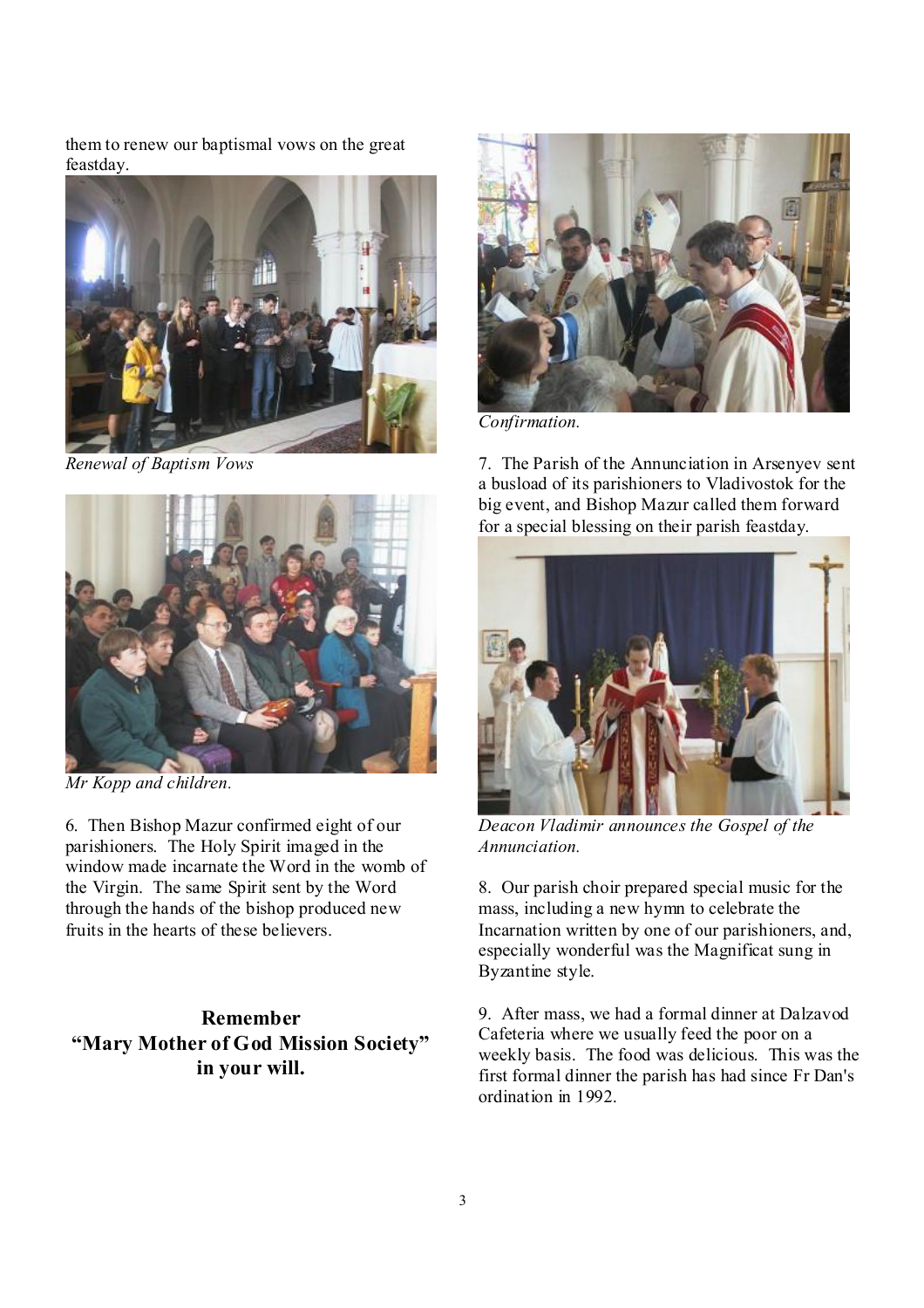

*Dinner was at Dalzavod Cafeteria, shown here during the conference.* 

10. In the evening our parish treated our guests with a special Annunciation Presentation. We retold the story of the Annunciation from the creation of the world to Mary's pregnancy using actors, our choir, a professional choir, our parish children, dancers from the choreographic school, and our parishioners who are artists and specialists at the Art Institute. To me it was the highlight of the day: The sight of the children's ballet doing an imitation of the angels in heaven was just too much, and I couldn't hold back the tears!



*Archangels Michael and Gabriel in conference with God. The Trinity was represented according to the famous icon painted by Rublov.* 

Thus we celebrated the  $2000<sup>th</sup>$  anniversary of the day when our patronness became the Mother of God. And we remembered to pray for your, our dear benefactors, who make it all possible.

### **How to Communicate with Us**

#### **In Russia:**

**Phone:** (011-7)-4232-26-96-14 **FAX:** (011-7)-4232-26-96-16 **E-mail:** [myron@eastnet.febras.ru](mailto:myron@eastnet.febras.ru) [daniel@eastnet.febras.ru](mailto:daniel@eastnet.febras.ru) [CARITAS@mail.primorye.ru](mailto:CARITAS@mail.primorye.ru) **Internet** Russian language: <http://www.catholic.ru>

Please do **not** send any **donations** of any kind directly to Russia. For donation information, see below.

**Letters** without donations can be sent to: Most Holy Mother of God Catholic Parish Volodarskovo 22 690001 Vladivostok RUSSIA

#### **In America:**

**Phone:** (651)690-5139 **FAX:** (651)690-5139 **E-mail:** [RussianMission@juno.com](mailto:RussianMission@juno.com) English language: **Internet:** <http://www.vladmission.org>

**Donations** of money and **letters** should be sent to: Mary Mother of God Mission Society 1854 Jefferson St St Paul MN 55105-1662 Your donations are tax-deductible. You will receive any required receipt for IRS tax purposes by return mail.

**Donations** in kind. If you have items that you think we can use, please contact Mrs Sandra Sonnen at the Mission Office in St Paul giving a complete list of items. If we accept your offer, you will need official inventory information from her, too, for Russian Customs.

#### **News Notes**

*by Rev Myron Effing, C.J.D.*

• On April 19 I had the funeral of one of my parishioners Andre Kalinicheno. He and three others were killed in a headon collision with a drunk driver. He left a young wife and two children. Andre was one of the "dads" at summer camp, so he was well known by our children. Two months ago I blessed his marriage to his wife, Larisa. Several years ago I had the funeral of his younger brother who was accidently shot by his military officer. Only one brother remains to be a father figure for all three families. The funeral brought home to me again the necessity to work more vigorously on alcoholism and drug addiction programs. Lack of priests, lack of trained lay people, and lack of facilities hold us back. How can we find the people and financial resources to carry out new work?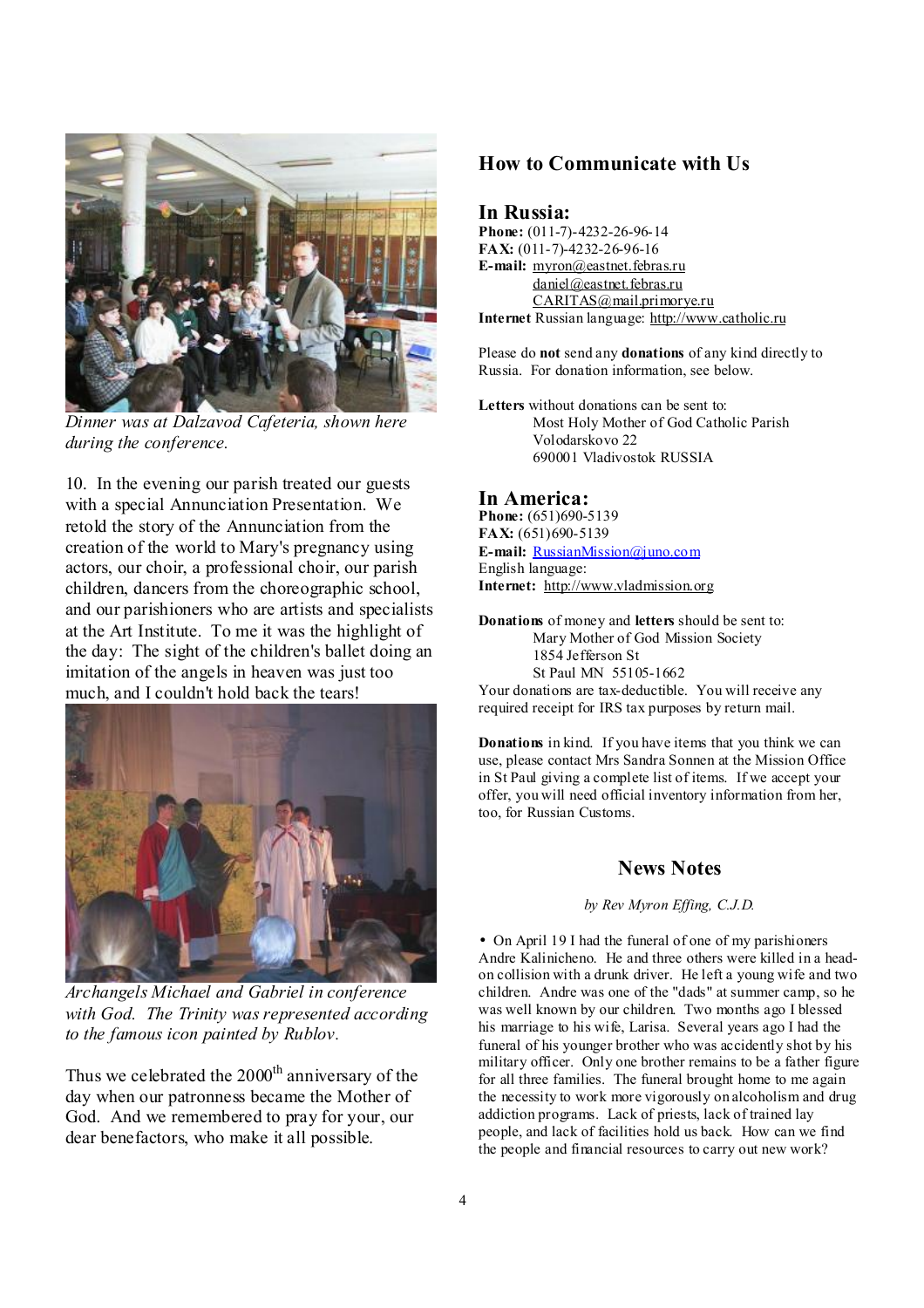### **The New Stained Glass Window in the Church of the Most Holy Mother of God**

*By Ivan Chornishov tr by V Rev Myron Effing, C.J.D.* 

The new stained glass window of the Church in Vladivostok is stunning in its beauty and in its seemingly otherworldly striking colors. The Virgin Mary sits with her head bent toward the Holy Scriptures. She is ready to accept the Word into herself. Her whole image is light, as if a tiny little breeze would be enough to lift her like a tuft of cotton fluff. This lightness images her spiritual humility. It is as if she is again saying the words in the Gospel, "Behold the handmaid of the Lord."



*The artists who produced the window, Alexei Ivanovsky and Vladimir Ivanov, together with the director of the project, Andre Udovichenko.* 

In front of Virgin stands Archangel Gabriel, announcing her unusual vocation. In his hands he holds white lilies, symbols of purity and innocense. Above these figures the viewer sees two other angels who watch with gratitude the scene of the Annunciation unfolding. Between them the Holy Spirit is represented in the form of a dove with a bright halo. His rays reach and consecrate the one who is to become the mother of the savior and the mother of the whole reborn human race.

The whole composition breathes lightly and cleanly, just as it must to be a work of art to represent the important moment in human history in which God mercifully decided to become incarnate in our fallen world. The Virgin miraculously becoming the Mother of God is the embodiment of purity and holiness for Christians, an example of humility before the highest decision of the Creator. It is exactly that feeling which the artists managed

to catch when they created this beautiful window with their own hands.

 The artists Alexei Ivanovsky and Vladimir Ivanov came to our Russian Far East from Belorus where the window was made, although the final assembly took place in Vladivostok. They said that they never saw the whole window in one piece before the assembly in Vladivostok, it being too large for their shop. They had to photograph the separate parts and paste the pictures together to getsome idea of the whole. So the window was put together from small fragments of glass into larger sections and then sent across the border to Russia. That wasn't simple either because the import-export laws between Russia and Belorus are always changing, and because the border crossing took place during the difficult time of the Chechan Conflict so that the customs agents had to minutely examine every item. With God's help the window arrived at the Eastern border of Russia and the final process of mounting the window began.

 Maybe the mounting went very quickly, but the whole process leading to thatstage has a four-year history. Alexei came to Vladivostok for the first time five years ago, and a year later his firm was invited to participate in the renovation of the Church of the Most Holy Mother of God. It was then that idea to do the windows occurred, but it was necessary first to do some work on the building itself so that it would be fit for divine worship, and only then one could do the windows. But whatshould they be like? Where to find appropriately similar ones? The Church itself is neogothic, and the nearest examples of such churches were in Poland. So that would be the best place to look for examples, and that is what was done. "We studied various Polish churches," recalls Alexei, "but we also had to draw inspiration not just from churches, but also we felt the influence of the style of painting of Bottichelli of the  $16<sup>th</sup>$  century. The basic source of inspiration was the Biblical text of the Annunciation itself.

 "The first version of the window which we showed Fr Myron had Mary standing, but that wouldn't square with the second proposed window, which will be placed opposite the Annunciation in which Mary would appear under the title Mary Mother of the Church, and would be surrounded by the apostles. Since the number of human figures would be greater, but each of smaller size than on the Annunciation window, there might be disharmony between the windows. So we decided to picture Mary sitting, because it would reduce the size of her image. After the first version we made a second, and then finally the third version was finally approved for the window." So we see that the planning period also had its interesting moments, as did the actual window construction.

 "We decided to use the Tiffany method of mounting the glass," says Alexei, "because that technology gives us the possibility to play with the distances between mosaic pieces of glass, and because it is different from other methods in that the glass is soldered into place along its whole length, which adds to the strength of the window.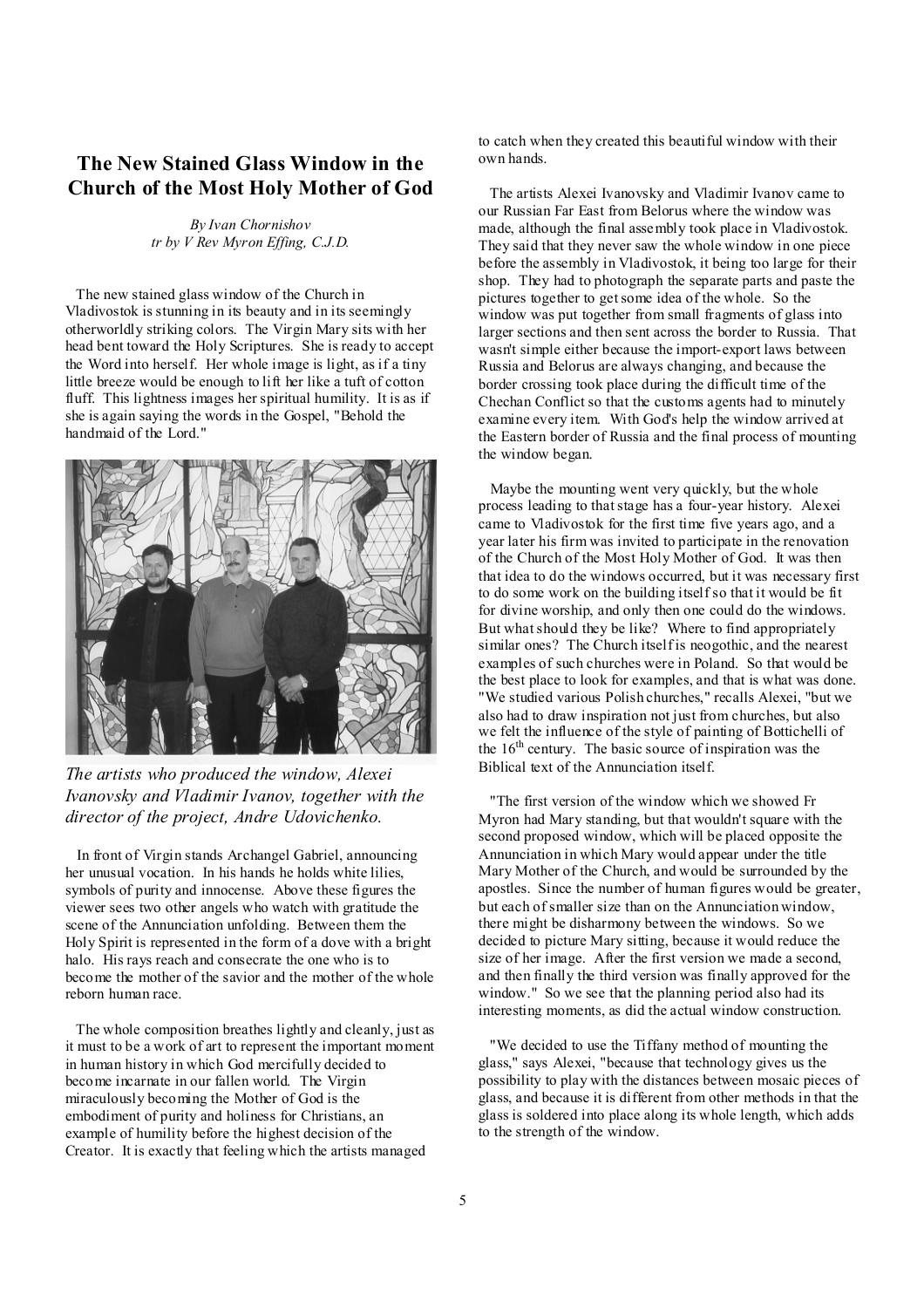"We ordered the glass itself in Poland," Vladimir comments. "It is a rare type of glass—Opal." It isn't produced in Belorus nor in Russia—not even in Europe! They make this glass only in the United States, and it comes from there to Europe and Poland." The problem is that it is not always possible to obtain the necessary quantities of the rare glass, so of course the artist cannot use that glass for the whole stained glass window, but combining it with other glasses produces the beauty which parishioners can admire after the  $25<sup>th</sup>$  of March, the date of the uncovering of the window on the Feast of the Annunciation. Thanks be to God that such a great feastday will be commemorated with the unveiling of such a wonderful piece of art the beauty of which will accompany the prayers of parishioners into the next millenium.

## *Et Incarnatus Est!*  **Music and the Annunciation in Russia**

By Rev Daniel Maurer, C.J.D.

Every feast that we celebrate liturgically in Russia brings with it the challenge of finding good, appropriate liturgical music. This is even more of a challenge now that we are celebrating the feasts of the great Jubilee Year 2000.

Last year Fr Myron decided that the principle feast of the Jubilee Year for our parish in Vladivostok would be the Annunciation on March 25, 2000 because that was to be the day that the Universal Church would celebrate the 2000<sup>th</sup> anniversary of the Incarnation of the Word of God. The Incarnation is the definitive intervention of God in human history and the one of, if not THE central mystery of our faith. The feast of the Incarnation is also the day on which the Virgin Mary became the Most Holy Mother of God, which is the name of our Vladivostok parish.



*Parish children portray the animals in paradise with Eve.* 

Even with many months to plan the liturgy it was a daunting task to look for enough suitable music. Our parish only knew one hymn related to the story of the Annunciation by the Angel Gabriel to Mary. It is sung to the delicately beautiful melody of "Lo, How a Rose E'er Blooming" ("Behold, a Rose of Judah"). The first verse, translated from the Russian, would be something like this:

 Rejoice, O Mary, shining star, You enlighten us always with beams of grace. Immaculate and pure,

 You are the most holy Mother of Christ the Savior." The next verses go on to recount the events of the Annunciation: St Gabriel's greeting, Mary's amazement and her humble acceptance of the will of God; and the importance of the God-Man who is to be conceived by Mary through the power of the Holy Spirit.

 It is beautiful, but one song is not enough for a two hour liturgy. What else was available for the Annunciation? The most common prayer of Catholicism, after "The Lord's Prayer", is intimately connected to the Annunciation. The first lines of the "Hail Mary" come from the mouth of St Gabriel as he greeted the young girl who would become the Mother of God. For our high feast we chose to sing the most common Gregorian chant version of the "*Ave Maria"* in Latin. Under the expert guidance of our new choir director, Svetlana Naumova, the parish choir gently raised this favorite, ethereal, melodic prayer to Mary as Bishop Mazur prepared to bless the new stained glass window.



*St Mary, considering whether to say "yes" or "no" to Gabriel.* 

 Now what? Soon I remembered that the Annunciation is also the Incarnation, and that opens up the possibilities to vast quantities of superb liturgical music centered on the mystery of the Word of God-become-flesh. But most of the music about the Incarnation is not in Russian. Help! Again Svetlana came to the rescue. I mentioned to her that the words of the Creed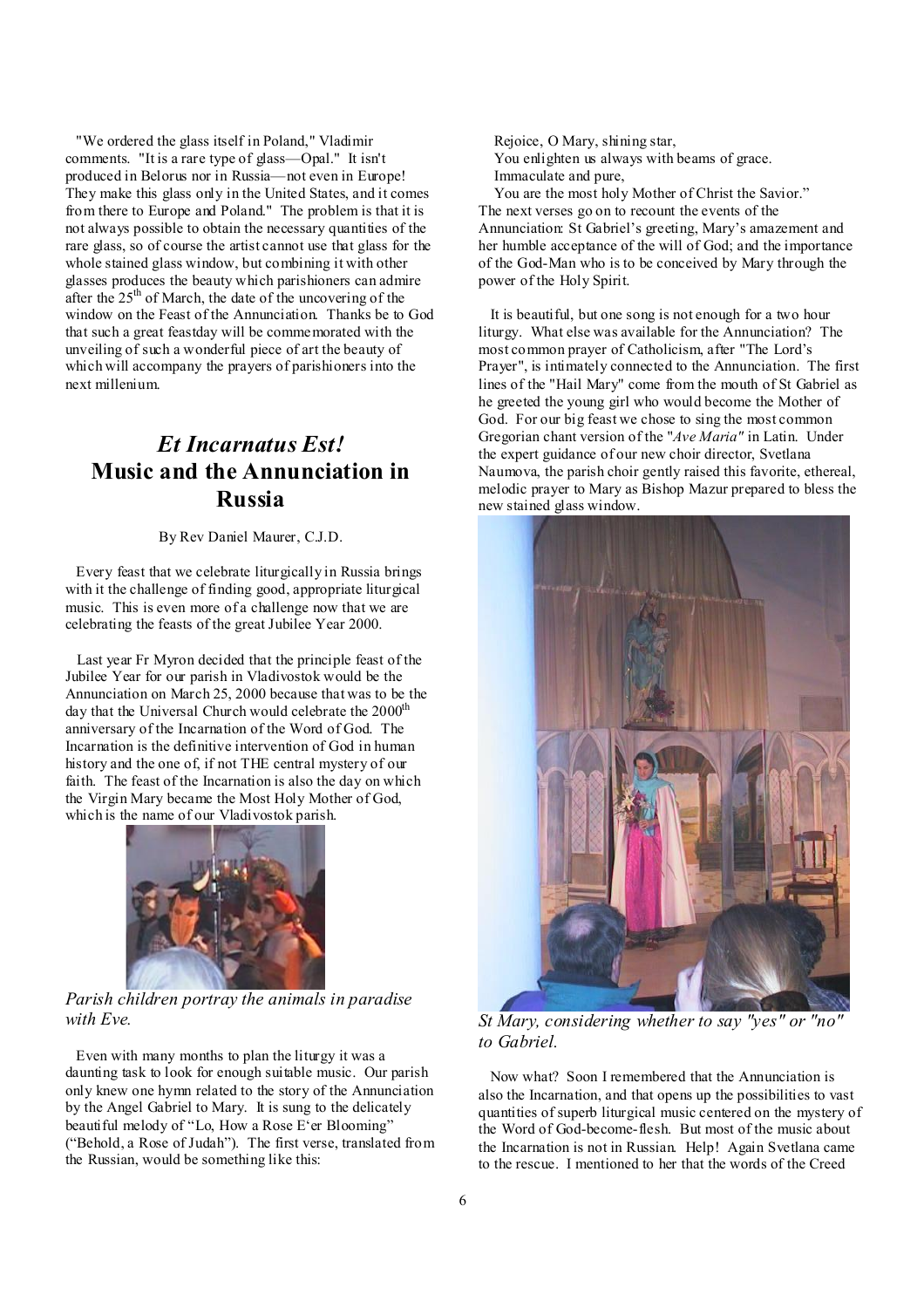might provide a starting place: "For us men and for our salvation he came down from heaven: by the power of the Holy Spirit he was born of the Virgin Mary, and became man." Sure enough. Two years ago, before she became a believer, she had to sing a solo for her final examination from the Vladivostok Music Academy (high school) from a beautiful "*Credo"* composed by Franz Joseph Haydn (1732- 1809) for full choir and solo. The part that she was assigned to sing was exactly the part mentioned*: "Et Incarnatus est de Spiritu Sancto ex Mariae Virgine, et Homo factus est.*" I had never heard the Haydn version before, but when she brought it to church the next day, I thought it was one of the most beautiful renditions of the *Credo* that I had ever heard. And even better than that, on first glance, the music proved to fit perfectly the Russian translation of those same lines from the Creed. That has never happened before in my eight years of commissioning translations of hymns into Russian from Latin, English, Spanish, French, Polish, German, Italian, and Chamorro-the native language of Guam.)



*The Spiritual Choir of Vladivostok provided time for reflection on the Annunciation.* 

But was it too complicated for our non-professional parish choir? Svetlana assured us that we could do it. And we did! It was our choir's first experience singing in four-part harmony. The reason that we could now divide into four parts was because Svetlana has attracted enough new singers among the men of the parish that we were finally able to split them into tenor and bass sections. It took less work than I thought, and all the choir members liked the piece as much as I. We chose to sing it after communion for the feast day mass. When the director of the non-liturgical evening program heard the choir practicing the Credo, she asked us to sing it during the evening performance. We were happy and proud to be asked, and we readily agreed.

Another memorable musical moment in the solemn liturgy was from the Byzantine musical tradition of the Russian Orthodox Church. A few years ago at a concert in Novosibirsk I heard a beautiful rendition of the *Magnificat* sung in Russian by a church choir in the oriental chantstyle. I had asked for a copy of the music, and with our newfound experience and confidence we decided to get it out and try it. It seemed easy to learn the tightly packed four-part harmony, including a grand part for bass voices. It was perhaps the most powerful and moving piece of the Mass. We used it to fill in the silence during the lighting of the souvenir Annunciation candles before the renewal of baptismal promises. We knew that the crowd would be big and that the candle lighting would take a long time, so the choir was ready with the *Magnificat*, the words that Mary used to proclaim the Gospel to her cousin St Elizabeth shortly after the Annunciation at the Visitation.



*Angels from the Choreographic School* 

 After the service one of our Russian guests, a Catholic layman and professor of theology from the Ukraine who was here for the Catechetical Conference, told Fr Myron that he broke into tears when he heard the strains of that famous Russian Byzantine *Magnificat.* He said that in his career as one of only two Russian Catholic lay theologians, he has had occasion to visit very many Catholic parishes in Russia, and that in his opinion, our parish has done the best job of inculturating the Roman Catholic rite with the liturgical cultural sensibilities of the Russian people.

 Most of the other music of our great feast day liturgy was dictated by the Liturgy of the Mass itself: the *Gloria*, responsorial psalm, verse before the Gospel, prayers of the faithful, *Holy, Holy, Holy*, memorial acclamation, great amen, *Our Father* and *Lamb of God* were all sung in Russian by the entire congregation.

 Last and most difficult, the greatest musical challenge of the day was to find a closing hymn that everyone could sing and that would be weighty enough to express all of the joy and awe of our parishioners and guests on that memorable Jubilee feast day. Three weeks before the mass Istill had no such hymn. I had scoured my sizeable collection of hymnals in English, Russian and Spanish. Nothing. Again I was surprised to find how few hymns there are about the Incarnation. In some protestant hymnals I found some lyrics about the "Word of God" but by that phrase Protestants seem almost always to mean the Bible, not the Incarnation. And we needed a particular kind of hymn with the following requirements: a rousing melody; at least three verses that a large congregation can sing with gusto; a melody easy enough and predictable enough so that the singers do not need a masters degree in music, a hymn in which the melody of all the verses is the